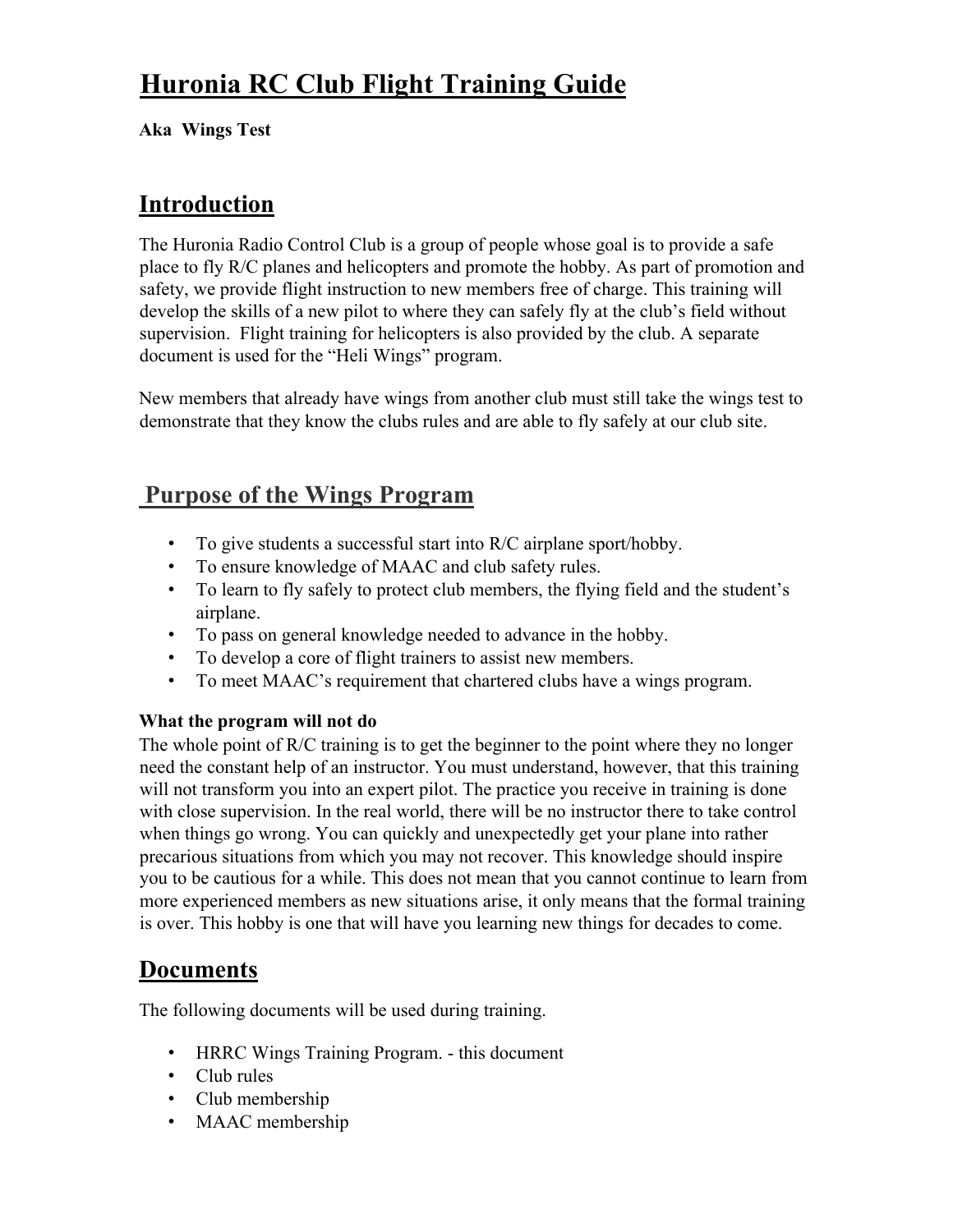- MAAC safety code
- MAAC Flight Training Course
- **Instructor waiver – Must be signed by all students (attached)**

(MAAC documents available at www.maac.ca under the "Library" then "Forms/Documents" section)

# **Training times**

The official training times are Tuesday morning, Wednesday evenings and Sunday mornings 9:30 – noon. The season starts after the spring clean up day. (Usually the first Saturday of May) Training may take place on any day or time, but we setting these times aside due to a limited number of instructors. It is possible to arrange other days and times with an instructor that work for both of you to maximize the number of opportunities to fly if they are available.

## **What to expect**

Flight training will be done using a buddy box. The club has several training boxes and cables that may work with your make and model of transmitter. If your transmitter is a JR, then it would be advisable to bring a 9v battery with you. The JR buddy box requires one. If you bring your own, then you will not miss a flight if the clubs battery is dead.

Although you will probably do most of your training with one instructor, you may seek instruction from any club instructor that is available.

A list of training steps is provided as a framework for your training. In each step there is a space for a club instructor to mark that the material has been successfully completed and add notes. It is important that you keep your training guide with you at all times and ensure that instructors initial elements after they have been covered. Other club instructors will use the initials and notes to assist you when your instructor is absent. This checklist will also ensure that no steps are missed. The instructor will frequently be going back over previous step to review and re-enforce those skills.

You must first understand that your instructor is a volunteer and this training is free, so once started with your training you will be expected to participate with training on a

regular basis, in other words don't show up every month or so expecting to progress with your training, the secret to learning R/C flying is regular dedicated training times. All instructors are not the same, however they will follow a basic flying MAAC approved training curriculum. On completion of these lessons you will be ready to take your "Wings Test". This test is designed so that you can demonstrate to the club's satisfaction that you are able to fully control the plane safely. The successful completion of this test will enable you to fly on your own. Where you go from here is up to you.

The stages that you can expect to encounter during your training are basically as follows. The pre-flight checkout of your plane by the instructor must be done before your aircraft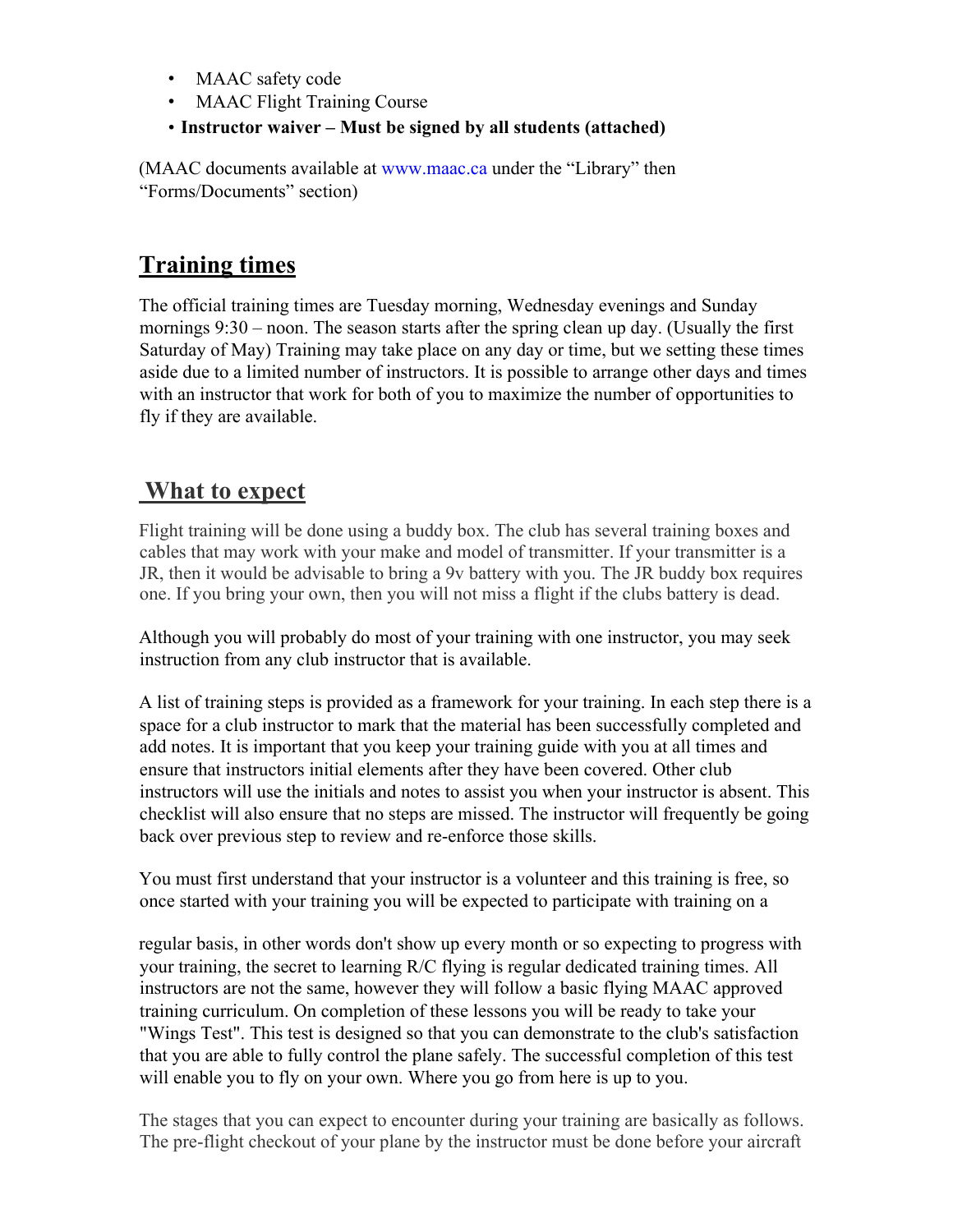is flown for the first time to ensure is it ready to be flown safely. A radio range check will also be done.

The engine is tested to ensure that it is running satisfactorily. The instructor will taxi test that the aircraft is steering properly on the ground. At this point the instructor will fly your aircraft. He will adjust the radio trim levers to make minor flight adjustments and attempt to achieve straight and level flight. After the test flight, adjustments may need to be made to your plane. This process may go on for several test flights in extreme cases where the instructor will make mechanical adjustments necessary to get everything right. The instructor will demonstrate various manoeuvres and show you exactly how the aircraft responds to control from the transmitter. Left and right hand turns are your first manoeuvres. Though these are the simplest to do, they require most of the basic concepts. Then the horizontal figure eight. This practices both left and right turns and has the aircraft approaching you after completion of each half.

When you have gained enough control of the aircraft that you can handle a flight where the intention is simply to fly the aircraft at a safe altitude, then the next step is the takeoff. Next is landing approaches. With practice you gradually get closer and closer to the ground while lining up with the runway. Once landing approaches are mastered then the actual landing will be added.

### **List of instructors**

John Allan Larry Downing Mike Foster Peter Foster Ed Leclere Calum Murray Eric Rominger Robert Simpson

### **Wings Training Check List**

| Understanding of the MAAC and club safety rules |
|-------------------------------------------------|
| Frequency control procedures                    |
| Preflight inspection on aircraft                |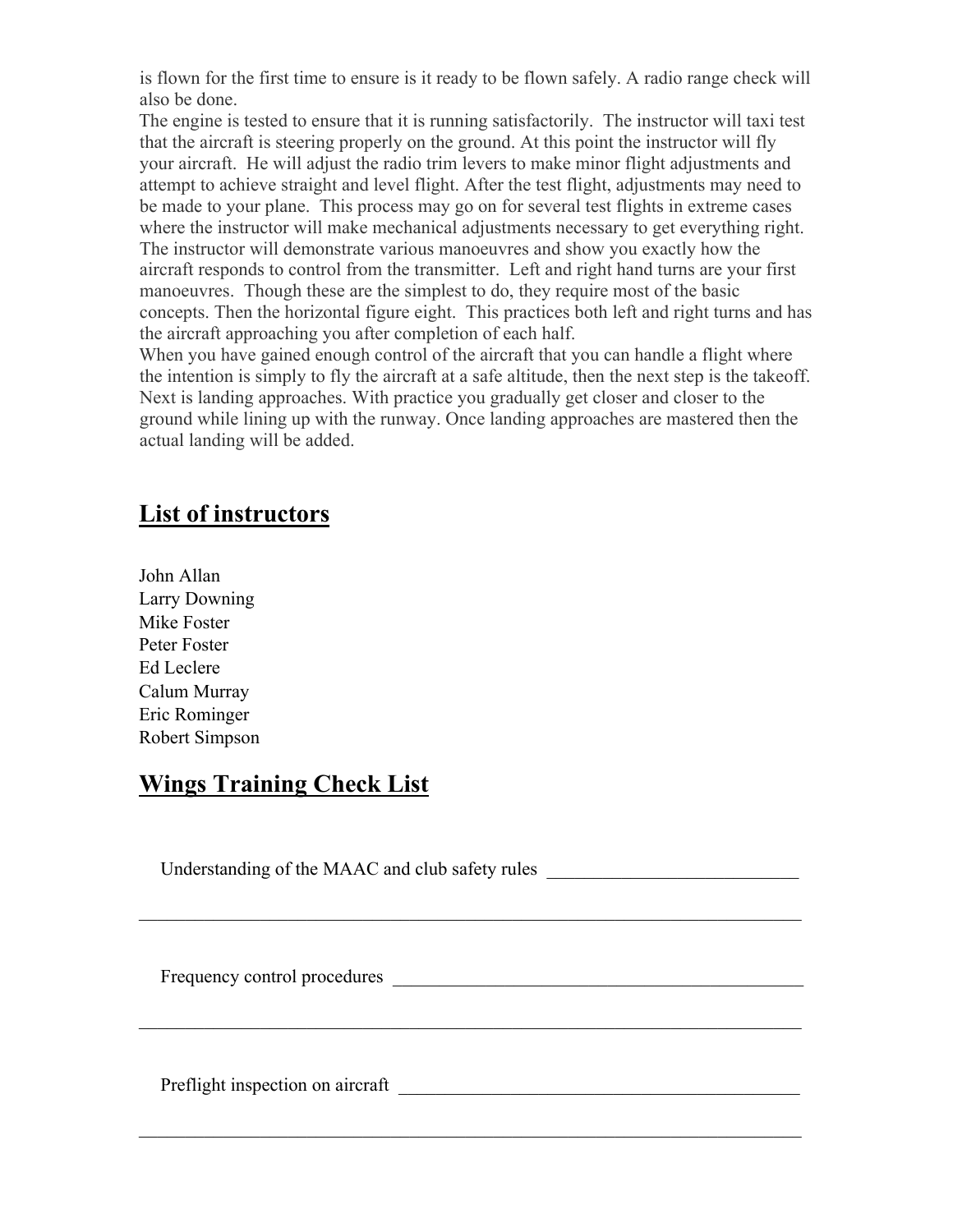| Engine start and tune<br>,我们也不能在这里的时候,我们也不能在这里的时候,我们也不能会在这里的时候,我们也不能会在这里的时候,我们也不能会在这里的时候,我们也不能会在这里的时候,我们也不                                                                                                   |
|--------------------------------------------------------------------------------------------------------------------------------------------------------------------------------------------------------------|
| Straight and level flight expression of the straight and level flight                                                                                                                                        |
| Left and right turns while maintaining altitude ________________________________                                                                                                                             |
|                                                                                                                                                                                                              |
| Flying a rectangular pattern maintaining constant altitude and compensating for drift<br><u> 1999 - 1999 - 1999 - 1999 - 1999 - 1999 - 1999 - 1999 - 1999 - 1999 - 1999 - 1999 - 1999 - 1999 - 1999 - 19</u> |
|                                                                                                                                                                                                              |
| Horizontal figure 8s - must do figures with rounded 8s and ones with square 90 degree                                                                                                                        |
|                                                                                                                                                                                                              |
| Climbing and descending in straight flight and in turns while controlling airspeed                                                                                                                           |
| Use of rudder for coordinated turns                                                                                                                                                                          |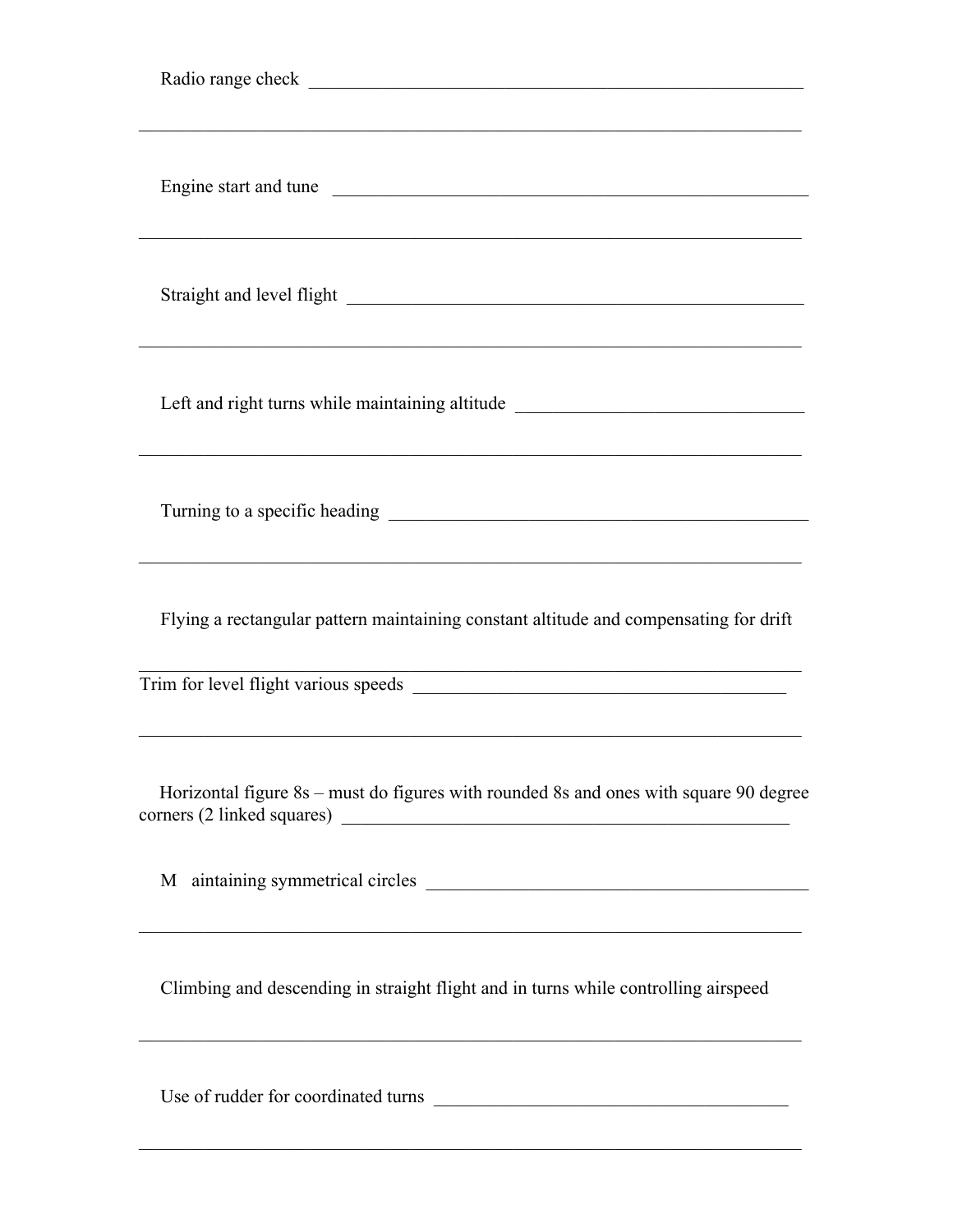| ,我们也不能在这里的时候,我们也不能在这里的时候,我们也不能会在这里的时候,我们也不能会在这里的时候,我们也不能会在这里的时候,我们也不能会在这里的时候,我们也<br>Steep turns and high Gs (bank angle greater than 50 degrees) ___________________<br>,我们也不能在这里的时候,我们也不能在这里的时候,我们也不能会在这里的时候,我们也不能会在这里的时候,我们也不能会在这里的时候,我们也不能会在这里的时候,我们也不 |
|-----------------------------------------------------------------------------------------------------------------------------------------------------------------------------------------------------------------------------------------------------------|
| ,我们也不能在这里的时候,我们也不能在这里的时候,我们也不能会在这里的时候,我们也不能会在这里的时候,我们也不能会在这里的时候,我们也不能会在这里的时候,我们也                                                                                                                                                                          |
| Stalls and recovery – power on and off – straight ahead and in turns<br><u> 1989 - Johann Stoff, amerikansk politiker (d. 1989)</u>                                                                                                                       |
|                                                                                                                                                                                                                                                           |
|                                                                                                                                                                                                                                                           |
| Missed approaches and overshoots with transition to cruise flight ______________<br><u> 1989 - Johann Stoff, amerikansk politiker (* 1908)</u>                                                                                                            |
| Full stop landing within a reasonable predetermined touch down zone ____________                                                                                                                                                                          |
| Maintaining centerline heading during landing roll-out _________________________                                                                                                                                                                          |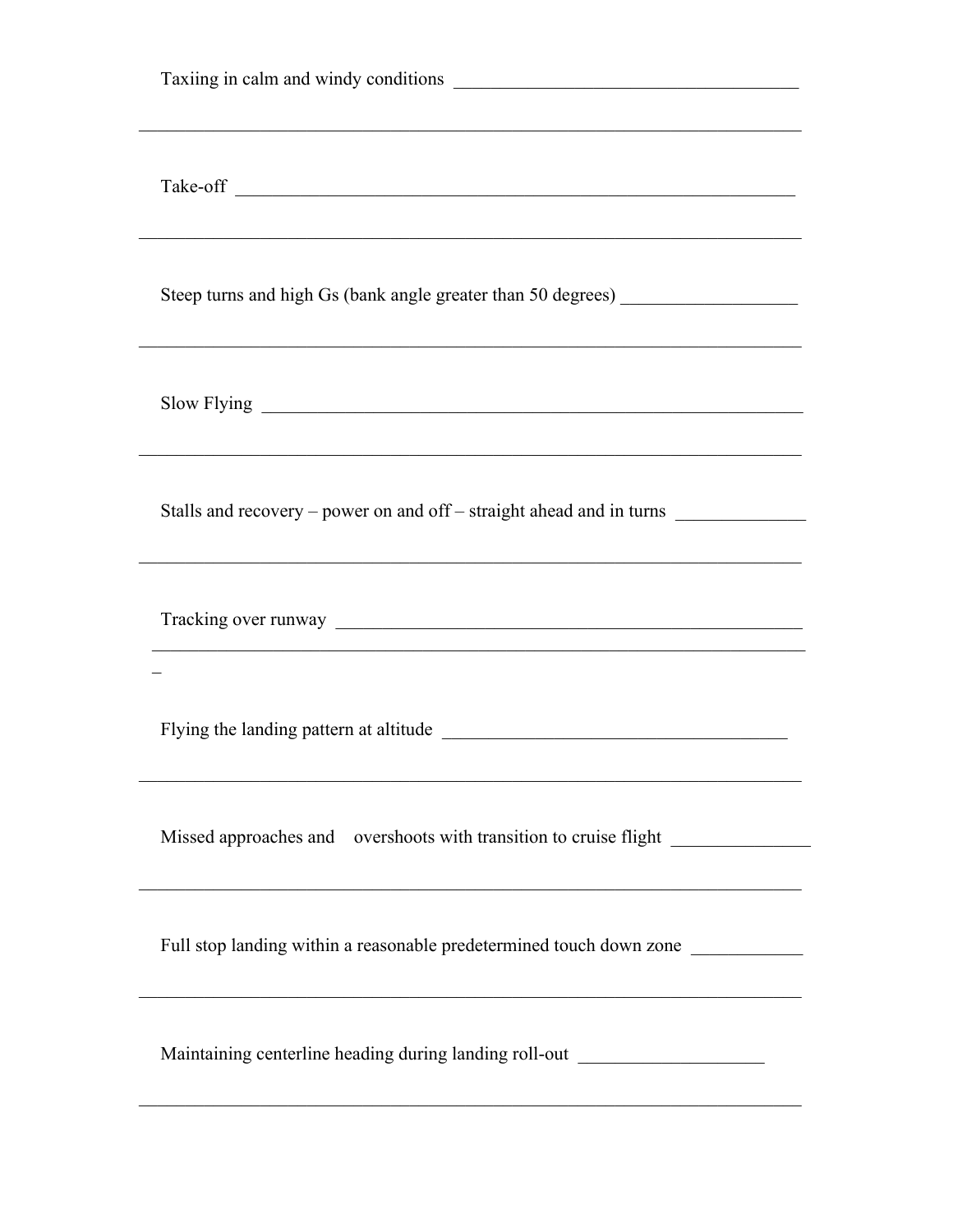| Touch and goes w hile transitioning smoothly to take-off _______________________ |
|----------------------------------------------------------------------------------|
|                                                                                  |
|                                                                                  |
|                                                                                  |
| High wind flying with figure 8s, taxiing, take-off and landing _________________ |
| Unusual attitudes – disorientation and recovery                                  |

### **Wings test**

The student's instructor will decide when the student is ready to take the "Wings Test". The student is ready to take the test when they have successfully and consistently performed all of the tasks on the checklist. Whether the student passes the test or not will be judged by the student's instructor and two experienced club members.

Skills to perform in the "Wings Test".

- Taxi from pit entrance and take-off.
- Rectangular circuit around the field parallel to the runway with turns to the left.
- Rectangular circuit around the field parallel to the runway with turns to the right.
- Two horizontal figure eights. one with rounded 8s and one with square 90 degree corners (2 linked squares) .
- Landing pattern to land downwind, abort landing at 5 feet if too windy.
- Simulated dead-stick landing starting from across from the pilot stations.
- Landing pattern to full stop landing into the wind.
- Taxi back to the pit entrance.
- Always stay within the designated flying zone and not too far away.

In addition, the candidate must have demonstrated a full knowledge of MAAC and club rules as well as the frequency control system. While these capabilities are not suitable to be demonstrated in a "test" situation they are viewed as mandatory capabilities for competent pilots. Once the student has passed, contact the person who maintains the membership list so that the new status can be updated.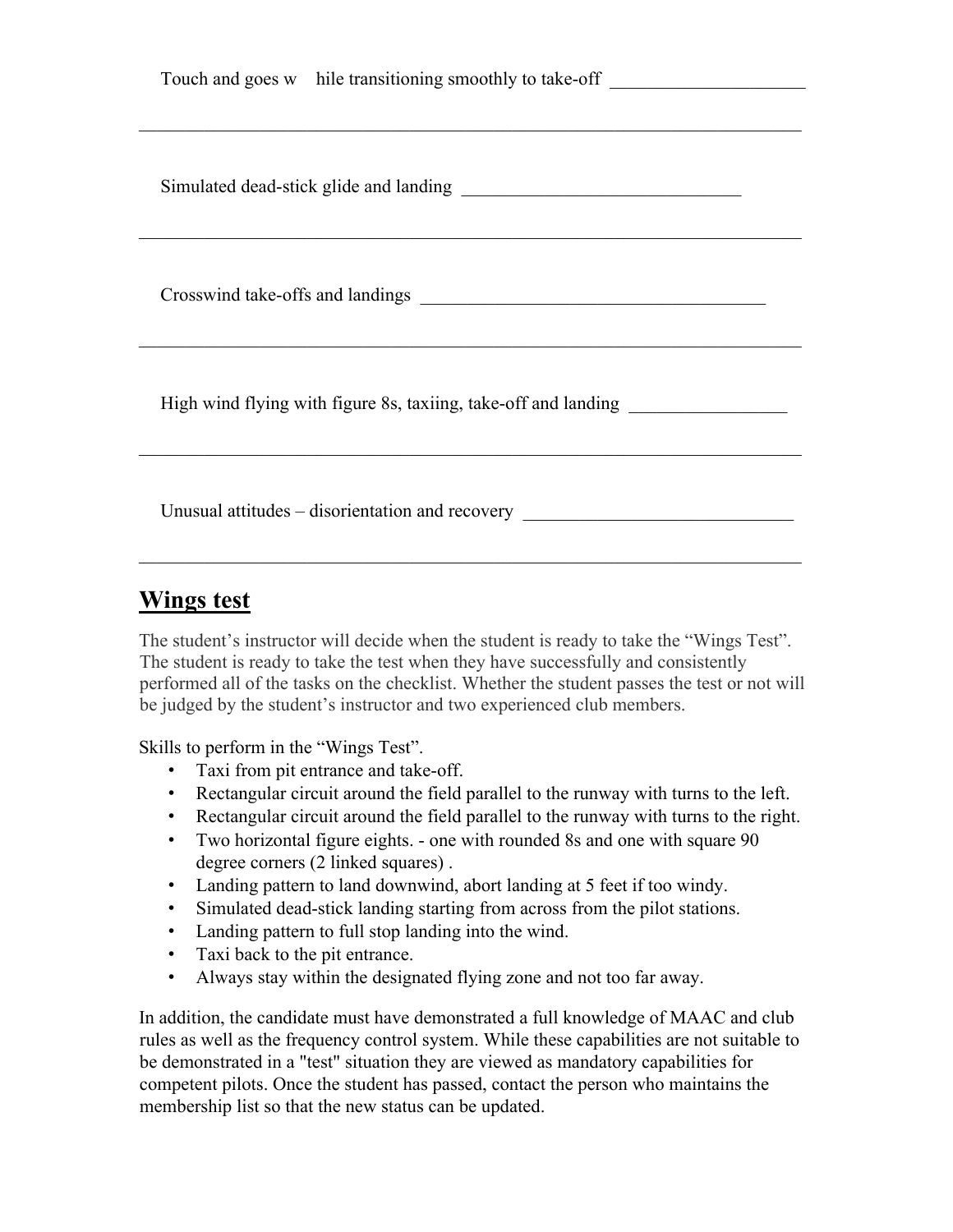### **Instructor waiver**

**No students shall fly on their own** without the aid of an instructor (**EVEN IF THEY ARE BY THEMSELVES**), until such point that the student is tested for their wings, passed and has earned their "Wings".

You must first understand that our instructors are volunteers. It is important to realize that there are limits to everyone's ability. Given a reasonable situation, the instructor will be able to pre-flight, test, take off, fly and land your aircraft under control ensuring that there is no damage to the aircraft. An aircraft that is out of balance, unstable due to construction faults, engine malfunctions or radio problems add a great deal of uncertainty to any flight. Most problems with an aircraft are experienced within the first few flights. Under these circumstances there is little that any pilot can do, but usually if anything can be done, it will be done by the instructor. This may not prevent a crash but it will lessen any damage caused. This is especially true during the take-off and landing phase of training. The plane will be flying very close to the ground and at slow airspeeds. In the event that you get the plane into trouble, there may be very little that the instructor can do to save the plane, even on the buddy box. The experience of the instructor is your best chance at success.

The students must understand that the instructors are volunteers and are not in any way responsible for any crashes or mishaps during the course of their instruction. Anything can happen at any time to these aircraft (ie: radio glitch, mechanical failure, pilot error etc...) and the students shall bear all responsibility for their own equipment.

#### **All students must sign and date the attached waiver.**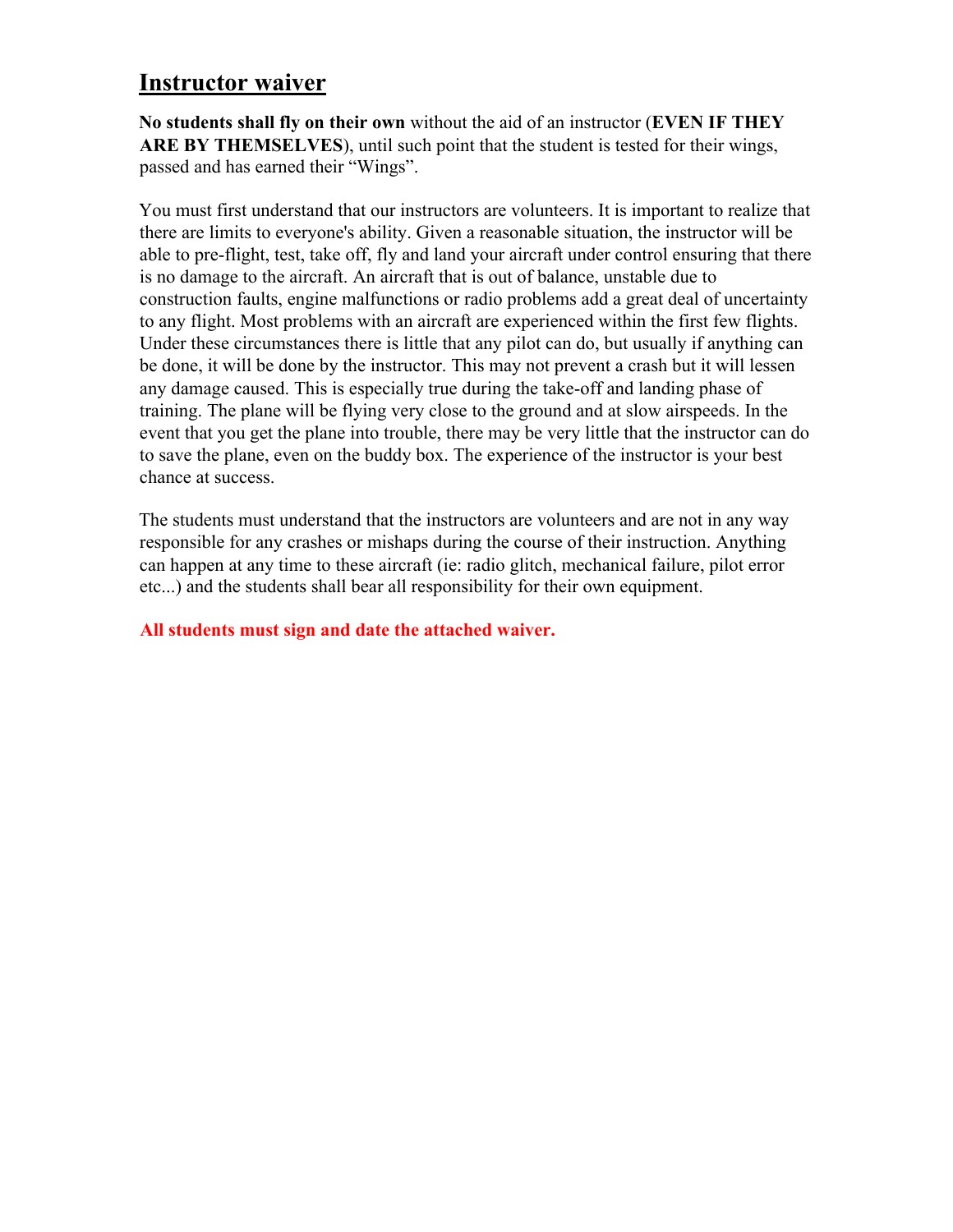#### **WAIVER**

I the undersigned (Print) hereby state that I have been informed and am fully aware of the risks involved in the sport of flying model aircraft and assume all responsibility for any damage caused by my aircraft while under the control of, either myself or my instructor, outside of the liability coverage of Model Aeronautics Association of Canada (MAAC). I therefore agree to hold my instructor free and harmless from any claims or liability whatsoever whether with regard to damage to my own model aircraft or to damage caused by my model aircraft to persons or property.

Dated at Huronia Radio Control Club. \_\_\_\_\_\_\_\_\_\_\_\_\_\_\_\_\_\_\_\_\_\_

SIGNED -------------------------------------------------------------------------

#### **Indemnity**

I hereby request that the Huronia Radio Control Club provide me with instruction in the flying of radio controlled model aircraft. I understand that instruction will be provided without charge, by volunteer instructors who are skilled model pilots and who have undertaken to operate my model as safely and responsibility as possible while providing me with instruction. I agree to hold the Huronia Radio Control Club, it's officers and it's instructors blameless in the event of accidents involving damage to *or* loss of models *or*  property, personal injury, or loss of life resulting from the operation of my model aircraft, regardless of whether said aircraft was under the control of myself or an instructor at the time of the accident.

Name: Please print\_\_\_\_\_\_\_\_\_\_\_\_\_\_\_\_\_\_\_\_\_\_\_\_\_\_\_\_\_\_\_\_\_\_\_\_\_\_

Signature:

Date:

# **Requirements for becoming an Instructor**

If you enjoy teaching and are an accomplished pilot why not become an instructor. We can always use more instructors and teaching others to fly can be a rewarding part of the hobby. Someone took the time to train you.

Instructors do not need to be super skilled pilots. Remember you will be teaching basic manoeuvres with trainer type airplanes, not advanced aerobatics with 3D planes. The best pilot can be the worst instructor if he doesn't have good people skills.

#### **Qualifications to be an instructor:**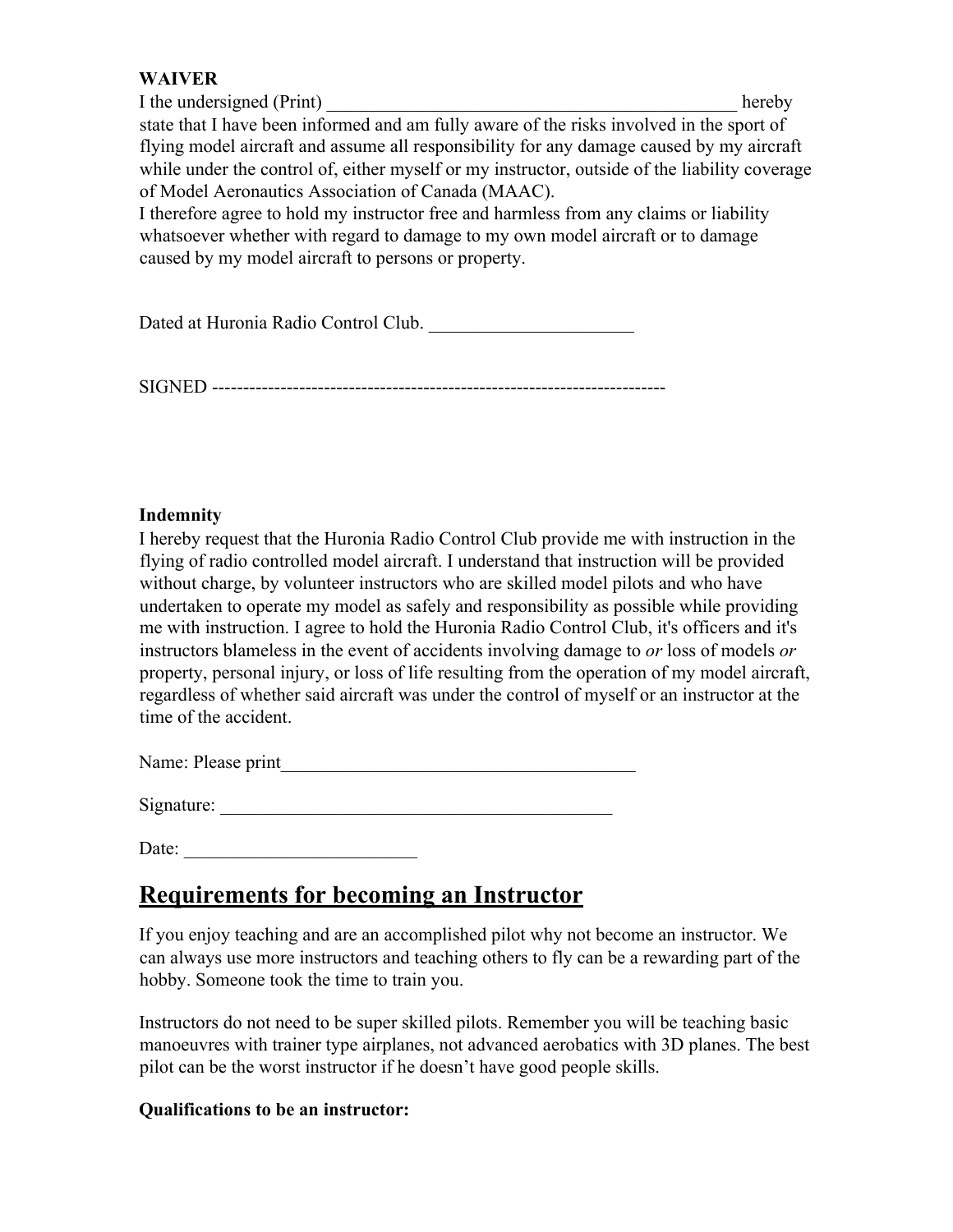- Must have had wings for at least two years.
- Capable of recovering trainer aircraft from unusual attitudes.
- Must have thorough knowledge of MAAC and club safety rules.
- Good landing skills and dead stick landings.
- Must have good knowledge of radio control issues, batteries and proper maintenance of RC aircraft systems.
- Must have good general knowledge of aeronautics.
- Be recommended by at least two other instructors.

### **Advice for Instructors**

This wings program provides a guideline, which takes the student from a complete novice, to a competent flyer. If you follow these steps, then no required items will be overlooked. The steps shown in this document are similar to the steps found in MAAC's "Flight Training Course" document. The MAAC document points out elements of each step that should be included in the lessons. The student should have copies of both. MAAC also has a document called "Wings Program". It contains descriptions of various aerobatic maneuvers. It is flying achievement program divided into A, B, C and D levels from basic to advanced that is designed to encourage flyers to improve their overall flying ability. This is not the "wings" program that we use for student pilots. Once students get their wings they can be encouraged to follow that program on their own to continue progressing.

#### **Progress Check List**

A checklist of training steps is provided as a framework for the training. The instructor should discuss what the upcoming flight will cover and any new info the student needs. In each step there is a space for a club instructor to mark that the material has been successfully completed. The instructor should initial each step on the checklist only when you feel that the student has consistently achieved the skill. This will give the student and other instructors a sense as to how they are progressing. This checklist will also ensure that no steps are missed.

#### **Buddy Box**

All flight training **must** be done using a buddy box. Training without one puts the student's plane at too much risk, especially during take-off and landing. If the club boxes will not work with the student's transmitter, then they should get one. Do not forget to check for proper operation of flight controls since they may have been changed on the buddy box for other student planes.

#### **A good instructor will:**

- Review and have complete understanding of the steps and the importance of the step-by-step method of this program.
- Utilize the MAAC lesson teaching points.
- Familiarize yourself fully with all the HRRC club, MAAC safety, and etiquette rules. It's imperative that beginners are exposed to the correct principles of safety from the very outset, and they are practiced on a regular basis.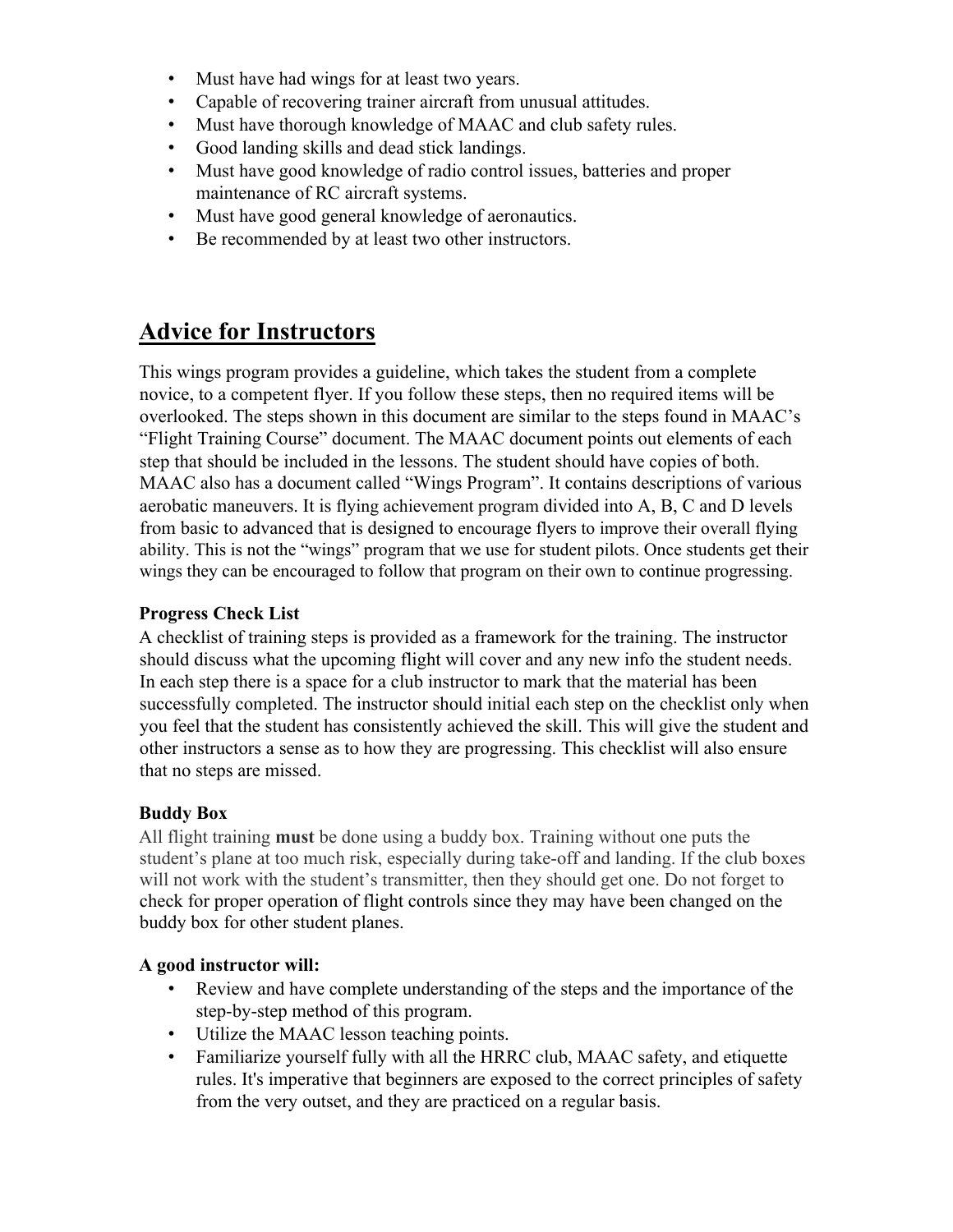• Insure students are given a goal to work toward, on each flying session. All lessons in this are directly related to the MAAC flight training, and seem to work well.

**Keep their left thumb on the stick.** Through the first lessons of learning to fly, students will be predominantly using only their right hand. Urge them to keep both thumbs on the sticks. As they begin landing and taking off, their left hand will be needed, and it will be easier if they are comfortable with their left thumb on the stick.

**Span of attention or saturation point:** We all have a limit to how much new information we can absorb in a given period of time. Keep in mind that your student will be concentrating very hard during practice sessions (especially on their first few flights). One common symptom of this will be that the student has been doing just fine for about eight to ten minutes of flying. Suddenly, the student starts making mistakes (usually silly mistakes) not normally made. The student may not even understand why they are doing so poorly and begin to get frustrated. As the instructor, you must be able to recognize when the student has had enough. Tell the student they need a break and land the plane.

#### **Teach one thing at a time**

When starting to teach turns, it is not important if the student looses a reasonable amount of altitude or comes out on a wrong heading. Concentrate on the angle of bank only. Do not overload the student with too many new skills. As the student becomes successful with the skill then add new ones like maintaining altitude during the turns.

#### **Overconfidence:**

As the beginner starts to gain familiarity with his setup, he may begin to feel that this is pretty easy stuff. He has not yet experienced getting his airplane into serious trouble and solving the problem in time to save the day. Occasionally the student will begin to disregard your instructions while flying, preferring to try aerobatics. The student should always be reminded that flying with out an instructor is forbidden.

**Two steps forward, one step back.** You must remember that your students will have problems along the way to learning how to fly. At times, things you thought your students understood will seem to be difficult again (especially after long non-flying periods). One way to minimize the problem is to do a review of what the student currently knows at the beginning of each flying session. You can review on the ground, as well as begin the flight by having the student do simple maneuvers they already know.

**How do you handle the left/right problem?** Beginners have a common problem when it comes to mastering turning. After entering a turn, they tend to forget which way they are turning and give the wrong aileron to exit the turn (sending the plane deeper into the turn). There are several ways you can help the beginner with this problem. A useful rule of thumb for beginners is to instruct them to push the aileron stick in the direction of the low wing when the plane is flying toward them. One teaching aid is to ask the student to turn his body to face the plane's heading. Another method is to have the student keep repeating (out loud) from the beginning of the turn which way he is moving the stick. With any of these methods, the beginner will eventually become comfortable turning and not need the crutch.